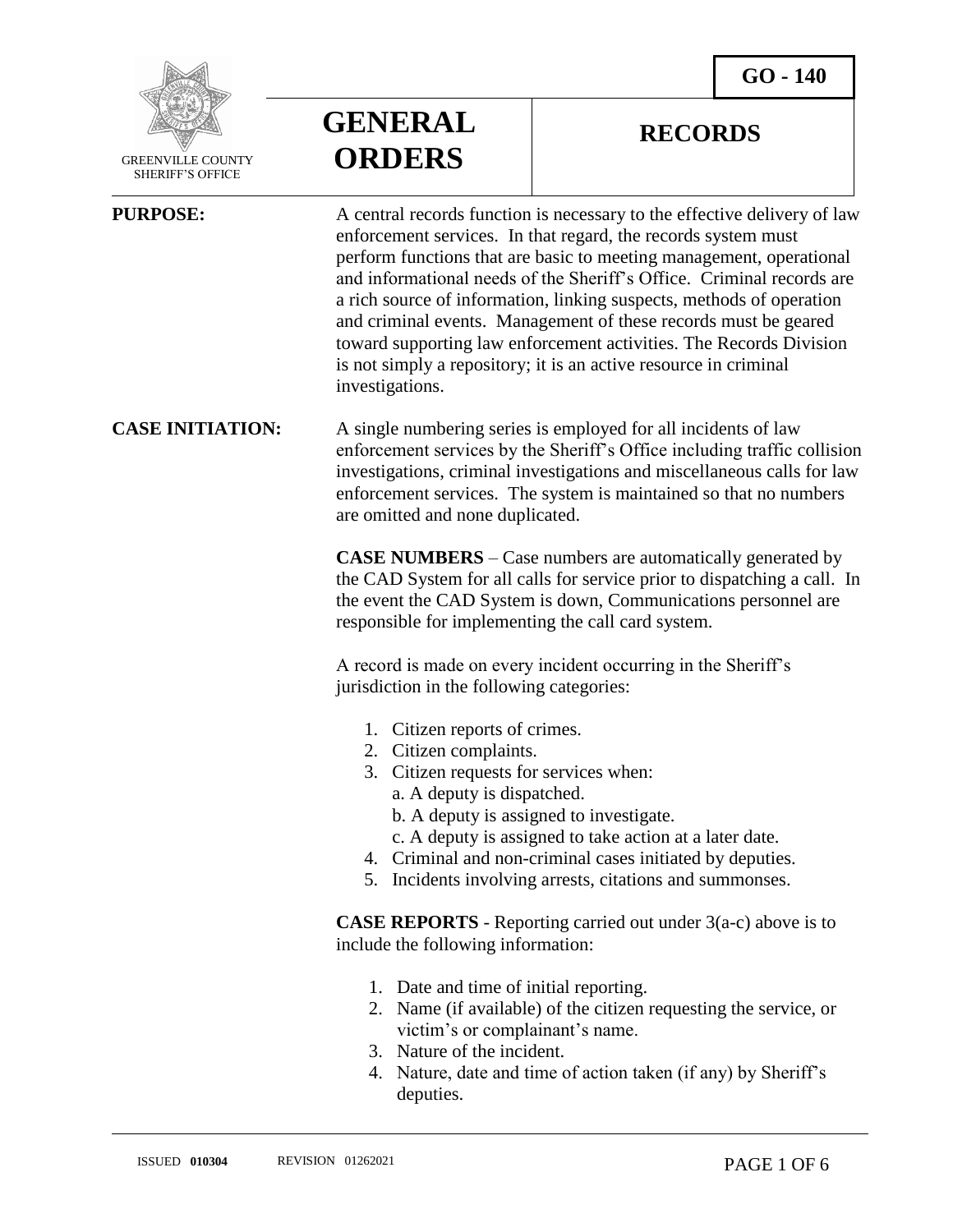All incident reports will be submitted in prior to the end of shift unless extenuating circumstances exist and a supervisor approves the delay.

**REPORT FORMS** - The Sheriff's Office provides approved report forms to be used by deputies in recording incidents. These report forms include:

- 1. Incident report.
- 2. Supplemental report.
- 3. Traffic Collision report.
- 4. Property and Evidence report.
- 5. Miscellaneous incident report.

Procedures for completing these forms are found in the Sheriff's Office "Report Writing Manual" located on Power DMS. Approved printed reports will have a GSO form number and computer generated reports will have the most current version number.

**CASE REVIEW:** At the end of each shift, supervisors review each report to be submitted to the Records Division. This function is to ensure that deputies complete their assignments and turn in complete incident reports. After reviewing it, supervisors approve and electronically sign each report prior to submitting the original to the Records Division.

> After reviewing and approving reports, operations supervisors electronically assign them to the appropriate designated division(s) and section(s) within the Sheriff's Office. All original reports are stored in the Records Division.

**FOLLOW-UP INVESTIGATIONS** - In reviewing reports, operations supervisors designate reports needing follow-up investigation. Uniform Patrol supervisors perform this initial screening. Reports requiring complex, long-term or crossjurisdictional follow-up are assigned to the appropriate investigative section within the Sheriff's Office. Investigative supervisors assign each case to an investigator via the case management system. If a Uniform Patrol supervisor retains control of a case, he or she assigns it back to a Uniform Patrol deputy for follow-up, usually the deputy that wrote the initial report. In both cases, supervisors utilize the case management system to monitor the status of assigned cases.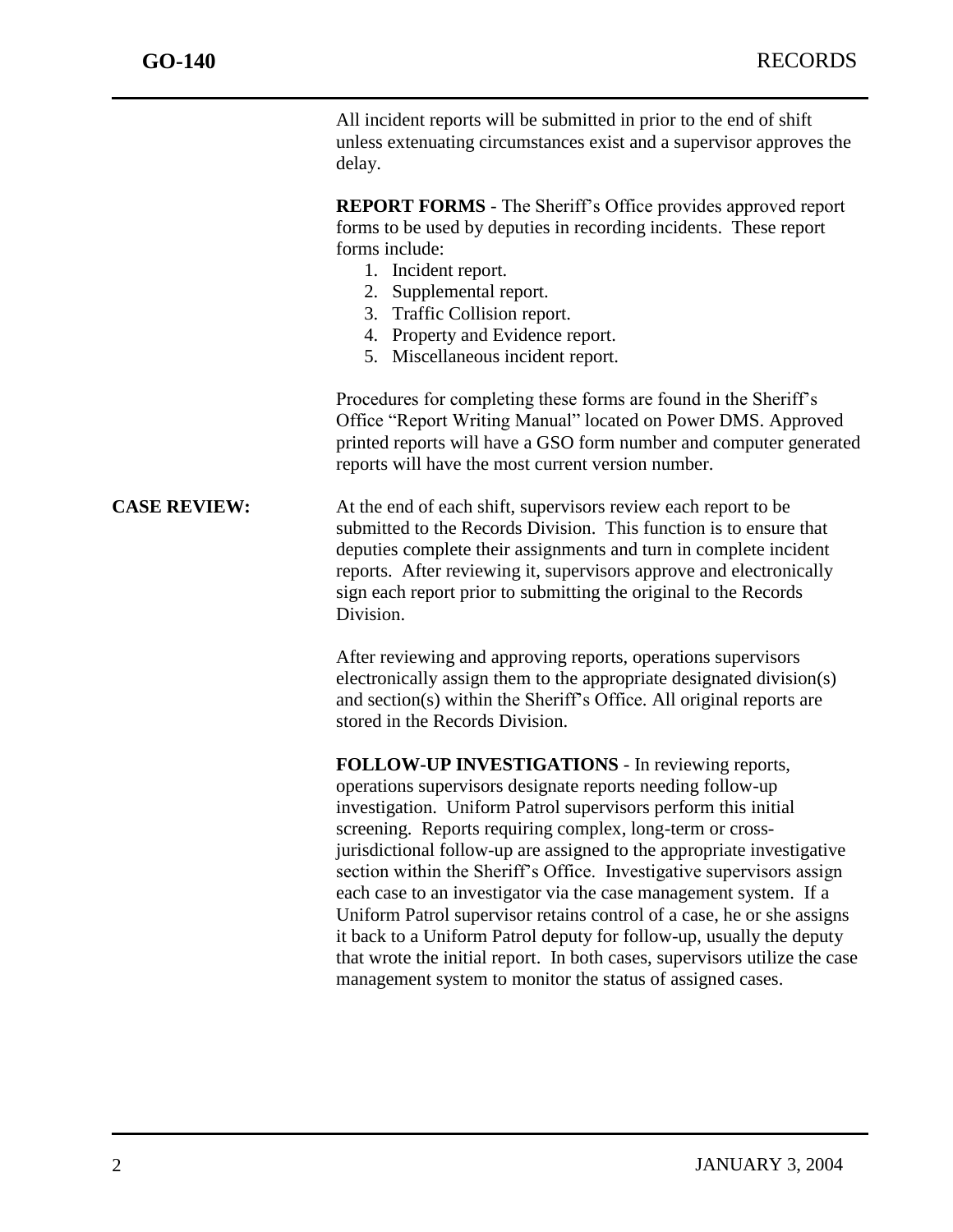The case management system shall contain:

- 1. Case number.
- 2. Offense date.
- 3. Date of assignment.
- 4. Date of follow-up report.
- 5. Case Status.

**FOLLOW-UP REPORTS** - The first follow-up report is to be submitted within ten (10) calendar days of assignment.

**RECORDS:** Records to be maintained in operational units include:

- 1. Warrants records are maintained in the Judicial Services Division. Warrant records are retained in accordance with governing statute.
- 2. Juvenile records are maintained in the Records Division. Juvenile records are expunged according to governing statute.
- 3. Intelligence/informant records are maintained in the Selective Enforcement Division–Vice & Narcotics Unit.

**RECORDS DIVISION:** Records of criminal activity reports generated by the Sheriff's Office are maintained in a central Records Division. The Records Division performs all duties related to the proper identification, storage and retrieval of records. The Records Division is to strictly adhere to all Sheriff's Office policies in the management of Sheriff's Office records.

> **Functions of the central Records Division** includes, but is not be limited to:

- 1. Review of all incoming reports to ensure accuracy and completeness. Incorrect reports are returned to the originating Deputy. Selected data from all reports are entered into the computer system for automated indexing and retrieval.
- 2. Storing of all Sheriff's Office incident and supplemental reports after report screening and review by Sheriff's Office supervisors. Any attachments are stored in numerical order by case number and year. Strict control is maintained over stored reports.
- 3. Maintenance of records on file to ensure they are properly coded and stored for retrieval. In addition, records designated for routing to other agencies, such as SLED, are accounted for and sent out on a regular, timely basis.
- 4. Maintaining immediate retrieval accessibility of reports on electronic imaging or microfilm.

# **OPERATIONAL UNIT**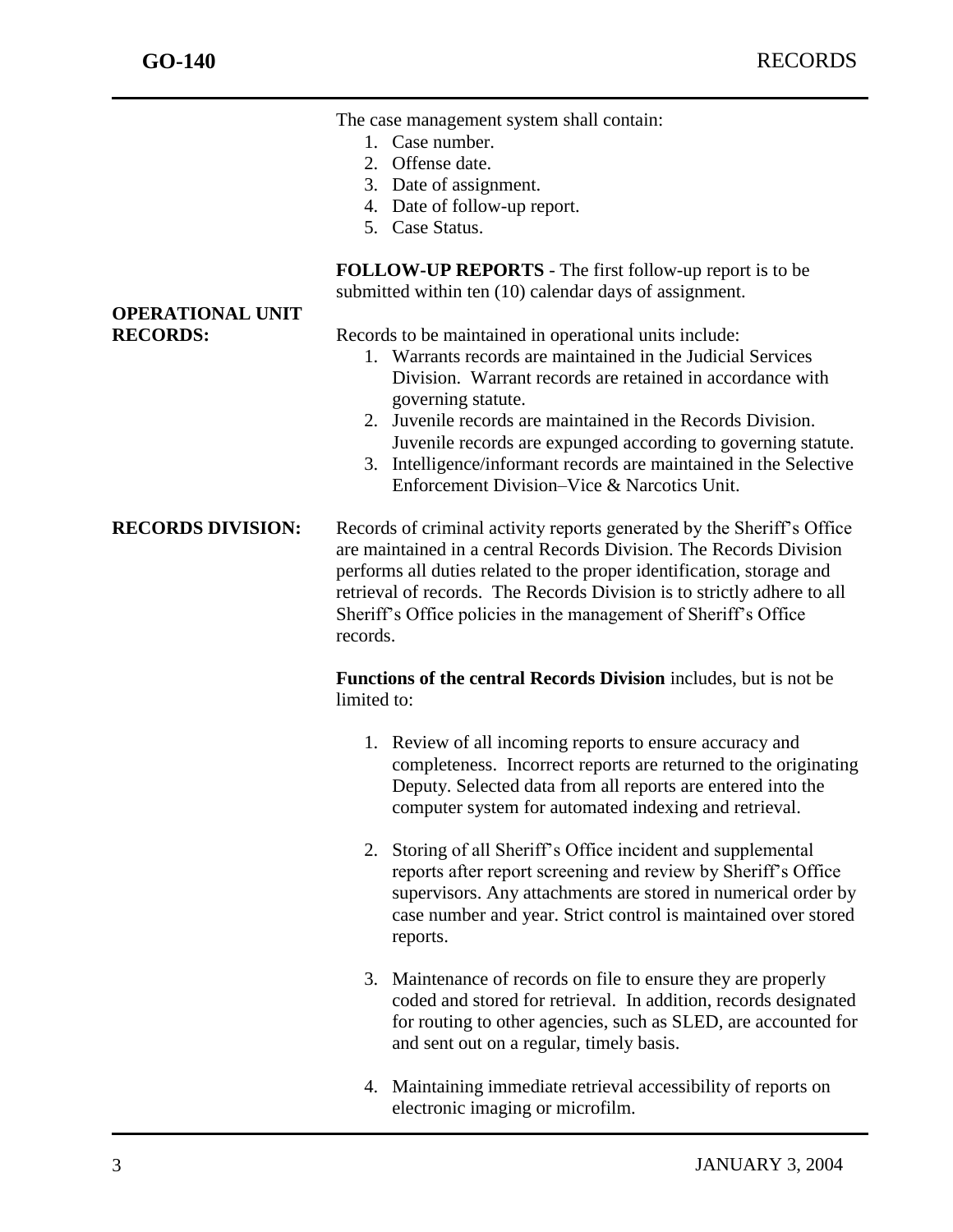#### **OUTSIDE AGENCY ACCESS TO SHERIFF'S OFFICE**

**INCIDENT REPORTS** – Agencies authorized access to Sheriff's Office criminal incident reports are designated on a Special Order directed from the Sheriff to the Records Manager. Any law enforcement officer requesting access to sensitive Sheriff's Office records are directed to a Sheriff's Office supervisor.

**RECORD RETENTION** - Sheriff's Office records maintained in the central Records section are retained on the following schedule:

- 1. *Incident reports* Seventy-five (75) years after disposition of case, then transfer to storage back up or microfilm.
- 2. *Supplemental reports* Seventy-five (75) years after disposition of case, then transfer to Archives or microfilm.
- 3. *Miscellaneous reports* Ten (10) years
- 4. *ID Packs* Seventy-five (75) years or until death of subject, then transfer to Archives or microfilm.
- 5. *Traffic collision reports* Three (3) years.
- 6. *Dispatch call data* Five (5) years.

Retention of county records is governed by South Carolina Statute §30-1-10 through §30-1-140.

Subject to the Sheriff's approval, the Records Manager is to prepare and maintain procedures that govern the following activities related to Sheriff's Office records.

- 1. Receiving, maintaining and transmission of funds by Records personnel.
- 2. Designation of persons permitted to receive fees.
- 3. Receipt procedures.
- 4. Accountability.
- 5. Security.
- 6. Audits.

All personnel designated to handle funds are to be bonded.

### **RECORDS DIVISION**

**OPERATION:** Only persons with a working need to enter the Records section are authorized to do so. All Records Division personnel will be subjected to a thorough background investigation before being assigned to work in law enforcement records.

> Central records information is accessible to operations personnel at all times. This is accomplished by maintaining records operations 24 hours a day, 7 days a week throughout the year.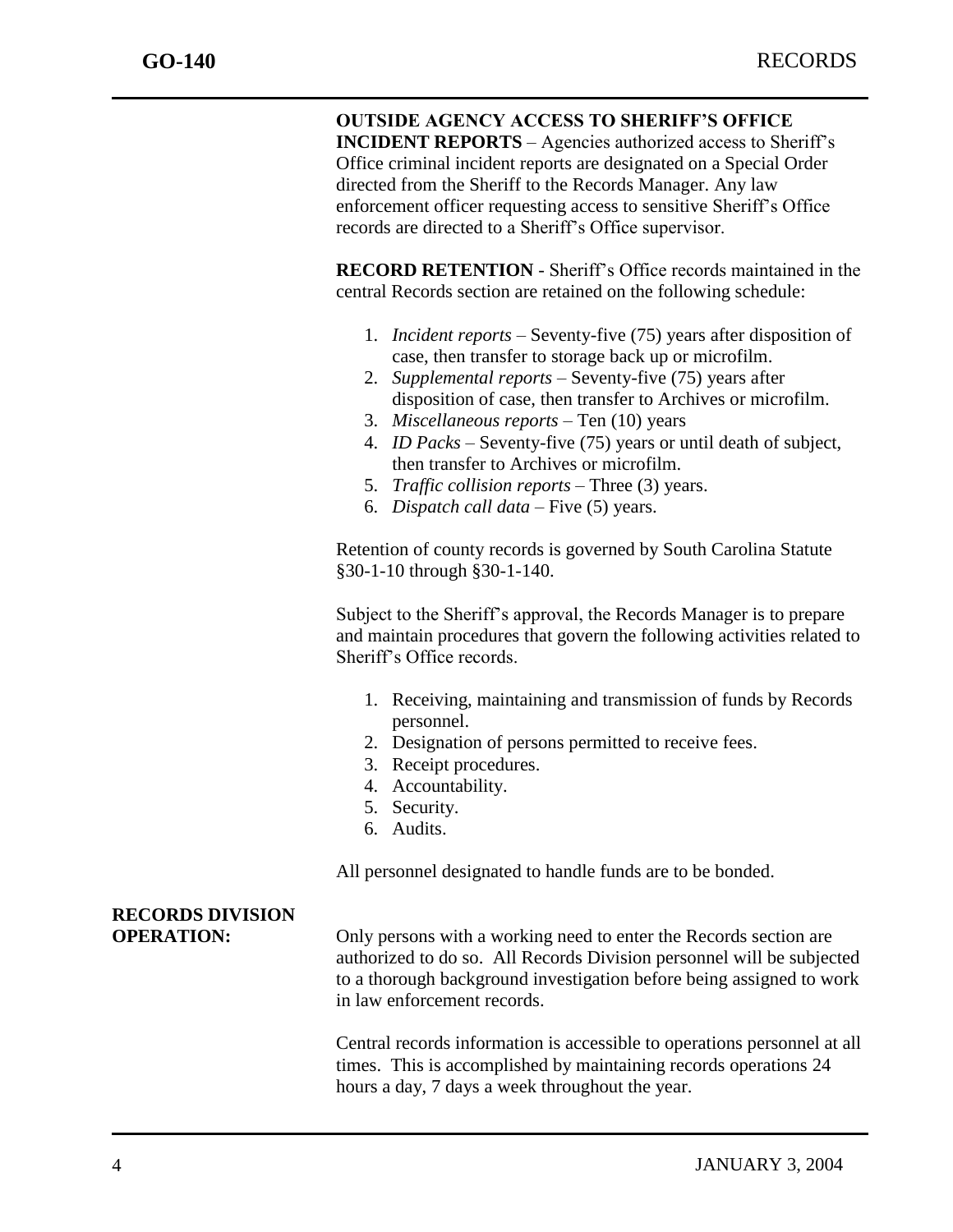The Records Division maintains a repository of:

- 1. Incident reports.
- 2. Supplemental reports.
- 3. Traffic reports.
- 4. Miscellaneous reports.
- 5. ID Packs.

**CROSS-REFERENCING FILES** - An electronic alphabetical master name index of all persons identified in reports is maintained by in the Records Division. The index is to serve as a cross reference to all documents in which a person has been named. Names to be included are in the index are:

- 1. Victims.
- 2. Complainants.
- 3. Suspects.
- 4. Arrestees.
- 5. Drivers listed in traffic collision reports.

In addition to the name index, the Records Division maintains a crossreference index by:

- 1. Geographic location of all reported incidents.
- 2. Incidents by type.
- 3. Stolen, found, recovered and evidentiary property crossindexed by type and serial number.

**CRIMINAL HISTORY FILES** – The Records Division is to maintain a criminal history file on each person arrested. This file, known as an **Identification (ID) Pack**, is to contain local criminal arrest record and dispositions.

Photographs of persons arrested are available through the **Computerized Mug Shot File**.

All arrestees are to be checked for a prior local record. If one exists, the ID Pack is updated with the new charge, the arrestee's current address, and a current photograph. If none exists, a new ID Pack is created.

**JUVENILE RECORDS** - Records on juveniles are maintained physically separate from records on adults. Records personnel are responsible for screening records and reports for juvenile data before releasing documents to the general public.